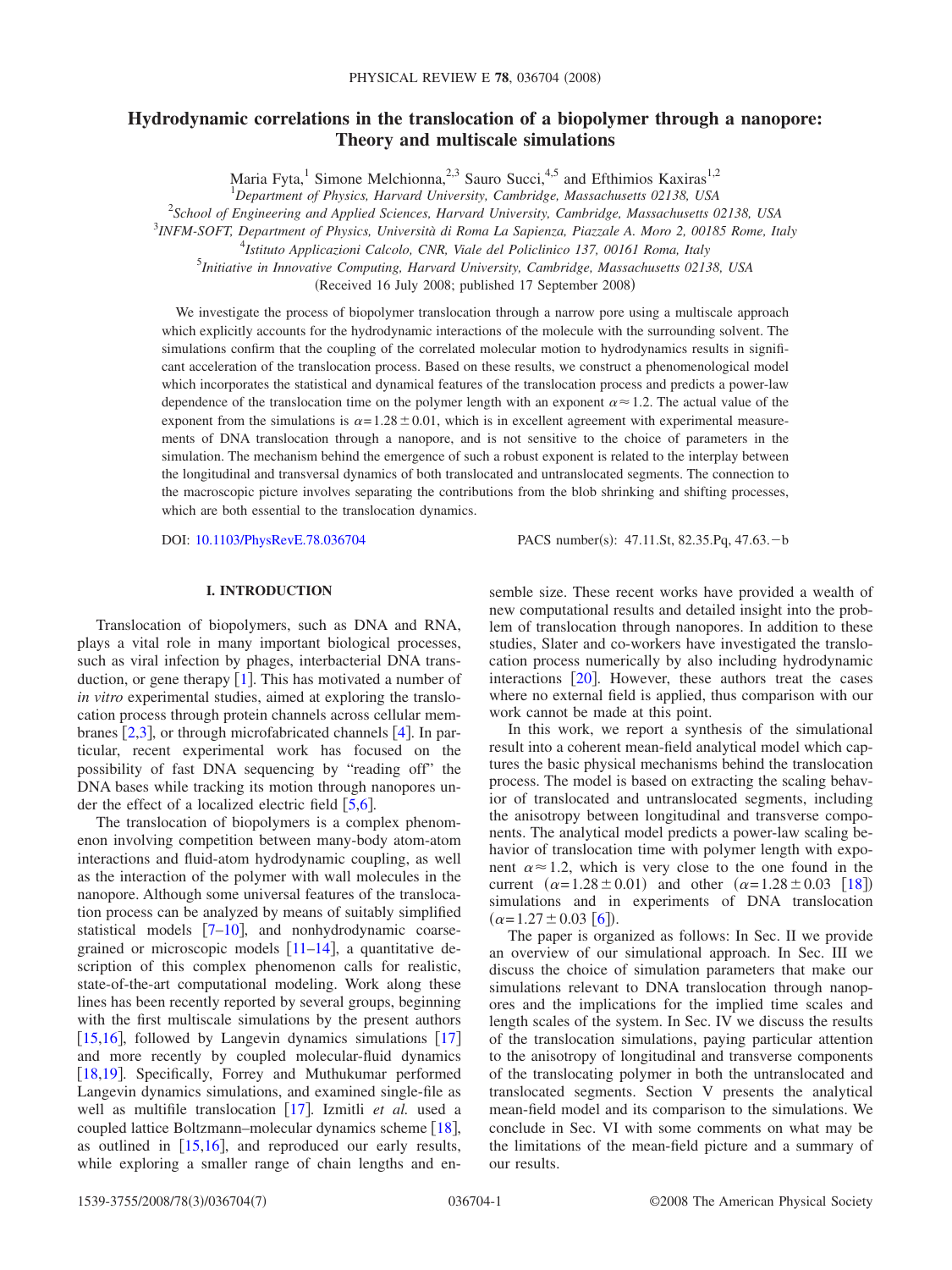## **II. MULTISCALE MODEL**

Our multiscale method is based on the coupling between constrained molecular dynamics (MD) for the polymer evolution and a lattice Boltzmann (LB) treatment of the explicit solvent dynamics  $[21,22]$  $[21,22]$  $[21,22]$  $[21,22]$ . In contrast to Brownian dynamics, the LB approach handles the fluid-mediated solute-solute interactions through an explicit representation of local collisions between the solvent and solute molecules. We will focus on the fast translocation regime, in which the translocation time  $\tau$  is much smaller than the typical relaxation (Zimm) time of the polymer toward its native (minimum energy, maximum entropy) configuration. This regime cannot be captured by a simple, one-dimensional Brownian model  $\lceil 23 \rceil$  $\lceil 23 \rceil$  $\lceil 23 \rceil$  or a Fokker-Planck representation.

Translocation is induced by the constant electric field  $\vec{E}$ acting along the *x* direction localized in a region near the pore. The dynamics of the beads which constitute the molecule are governed by the equation

$$
m_b \frac{d\vec{v}_i}{dt} = \vec{F}_{\text{tot},i} = \vec{F}_{c,i} + \vec{F}_{\text{drag},i} + \vec{F}_{r,i} + \vec{F}_{\kappa,i} + \vec{F}_{\text{drive},i},\qquad(1)
$$

<span id="page-1-2"></span>with  $\vec{F}_{\text{tot},i}$  the total force on bead *i*.  $\vec{F}_{c,i}$  is a conservative force describing the sum of bead-bead and bead-wall interactions;  $F_{\text{drag},i}$  is the dissipative drag force due to polymer-→ fluid coupling given by  $-m_b\gamma(\vec{v}_i-\vec{u}_i)$  with  $\gamma$  the friction coefficient and  $\vec{v}_i$ ,  $\vec{u}_i$  the bead and fluid velocities at the position  $\vec{r}_i$  of bead *i* with a mass  $m_b$ ;  $\vec{F}_{r,i}$  is a random force on bead *i* with zero mean;  $\vec{F}_{\kappa,i}$  is the reaction force resulting from  $N_0$ − 1 holonomic constraints for molecules modeled with rigid covalent bonds, with  $N_0$  the number of beads in the polymer; and  $\vec{F}_{\text{drive},i}$  is the driving force representing the effect of the external field  $\vec{E}$ , equal to  $q\vec{E}g(\vec{r}_i)$  with *q* an effective charge, which acts only on beads in the pore region. The region over which the external field acts is described by the function  $g(\vec{r}_i)$ , which is 1 for  $\vec{r}_i$  within this region and 0 otherwise; the extent of this region is chosen to be a cube of side  $3\Delta x$ (shown by the green shaded region in Fig. [1](#page-1-0)), where  $\Delta x$  is the lattice spacing.

For the bead-bead interaction, other than that between consecutive beads, and for the bead-wall interaction we choose separately a truncated Lennard-Jones potential (repulsive part only  $[24]$  $[24]$  $[24]$ ),

$$
V(r) = \begin{cases} 4\varepsilon \left[ \left( \frac{\sigma}{r} \right)^{12} - \left( \frac{\sigma}{r} \right)^6 \right] & \text{if } r \le r_{\text{cut}}, \\ 0 & \text{if } r > r_{\text{cut}}. \end{cases}
$$
 (2)

<span id="page-1-1"></span>In this expression, *r* is the bead-bead or bead-wall distance. In both cases the potentials are truncated at the cutoff distance  $r_{\text{cut}} = 2^{1/6}\sigma$ . The chosen parameters  $\sigma$  and  $\varepsilon$  are  $1.8\Delta x$ and  $10^{-4} \Delta m \Delta x / \Delta t^2$  for the bead-bead interactions and  $1.5 \Delta x$ and  $10^{-4} \Delta m \Delta x / \Delta t^2$  for the bead-wall interactions. The parameters are given in LB units as explained in Sec. III. The distance between consecutive beads along the chain representing the macromolecule is set to  $b = 1.2\Delta x$  through a constraint imposed by the SHAKE algorithm  $\lceil 25 \rceil$  $\lceil 25 \rceil$  $\lceil 25 \rceil$ . The geometry of the pore region is shown schematically in Fig. [1.](#page-1-0) The fluid

<span id="page-1-0"></span>

FIG. 1. (Color online) Illustration of the interactions in the DNA translocation model: The beads representing the DNA are shown as small black dots connected by straight line segments, the wall is represented by a plane of on-lattice points (small white dots separated by the lattice spacing  $\Delta x$ ) which repel the DNA beads within a range of interaction. The bead-bead interactions are indicated by the blue spheres surrounding the small black ones, defined in Eq. ([2](#page-1-1)), except for the distance between consecutive beads which is fixed at *b*. Interactions between the beads and the wall are indicated by the red spheres surrounding the small white ones, defined in Eq.  $(2)$  $(2)$  $(2)$ . Interaction between the beads and the constant external field are confined over a shaded (in green) region around the pore (see text for details).

is represented through lattice Boltzmann particles that reside on a three-dimensional cubic lattice with spacing  $\Delta x$ . The probability distribution  $f_p(\vec{x},t)$  denotes the number of particles at the lattice position given by  $\vec{x}$  at time *t*, and evolves in space and time toward the equilibrium distribution  $f_p^{\text{eq}}$  and with relaxation frequency  $\omega$ , as

$$
f_p(\vec{x} + \vec{c}_p \Delta t, t + \Delta t) = f_p(\vec{x}, t) - \omega \Delta t (f_p - f_p^{\text{eq}})(\vec{x}, t)
$$
  
+ 
$$
F_p \Delta t + G_p \Delta t.
$$
 (3)

The LB particles can only move on the lattice with fixed first- and second-neighbor speeds  $\vec{c}_p$  [19 in all, for a threedimensional (3D) cubic lattice], while  $F_p$  represents thermal fluctuations and  $G_p$  describes the polymer-fluid back reaction

$$
G_p(\vec{x},t) = w_p \beta \sum_{i \in D(x)} [\vec{F}_{\text{drag},i} + \vec{F}_{r,i}] \cdot \vec{c}_p \tag{4}
$$

with  $w_p$  a set of weights normalized to unity, and  $\beta$  the inverse fluid temperature. Finally,  $D(x)$  denotes the lattice cell to which the *i*th bead belongs. Details on the numerical implementation of the scheme have been reported in Ref.  $\lceil 15 \rceil$  $\lceil 15 \rceil$  $\lceil 15 \rceil$ .

Compared to other numerical methods, the present lattice Boltzmann-molecular dynamics (LB-MD) scheme has certain computational advantages, namely, it permits us to take into account self-consistent hydrodynamic correlations at computational cost scaling linearly with the polymer length. This allowed us to simulate long chains in 3D over large statistical ensembles at an affordable computational cost. We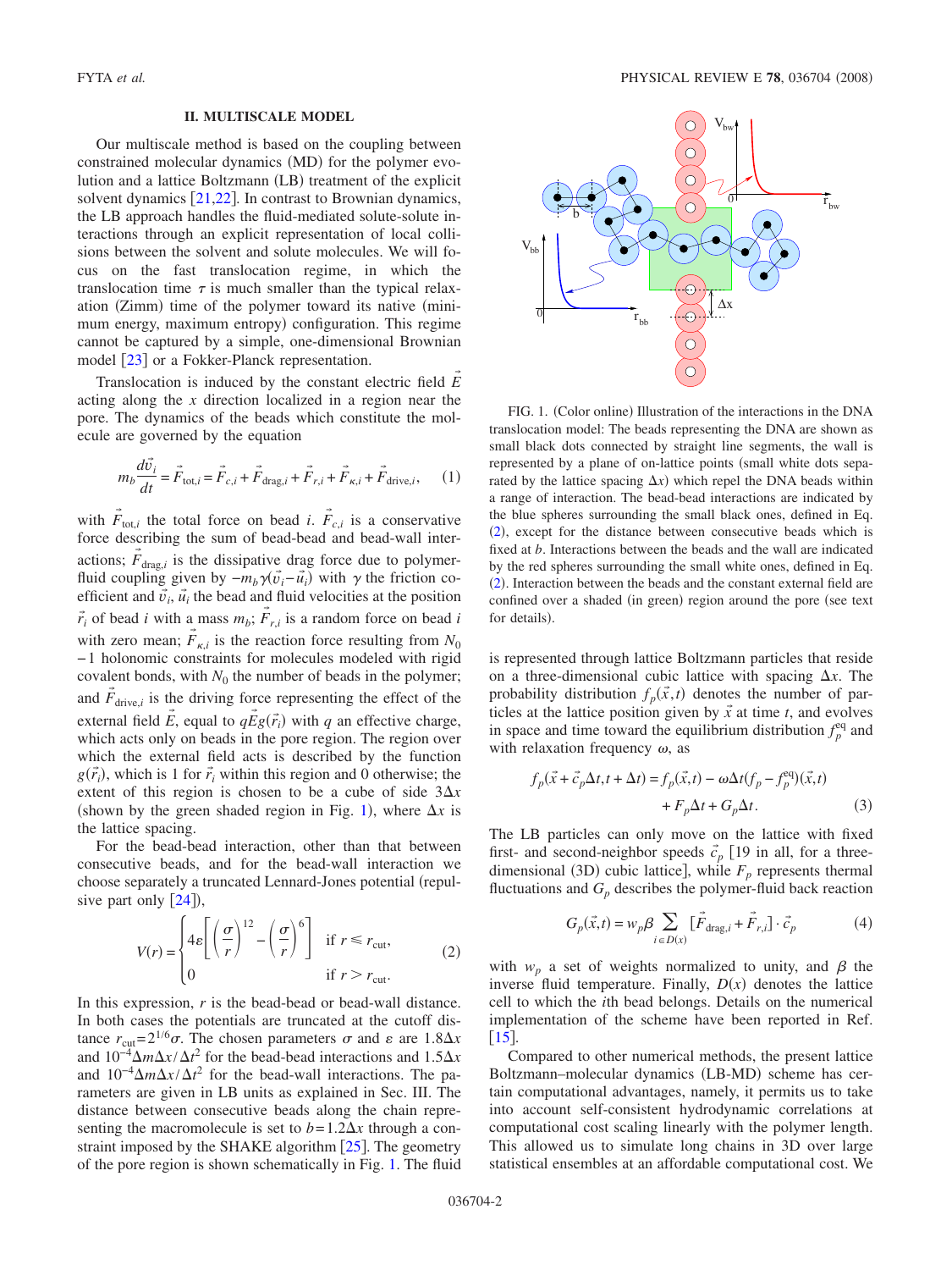simulate polymers of various sizes and as large sample realizations as our computational resources permit; specifically we considered sizes of  $N_0$ = 20 [1000],  $N_0$ = 50 [1000],  $N_0$  $= 100$  [500],  $N_0 = 200$  [300],  $N_0 = 300$  [300],  $N_0 = 400$  [200],  $N_0$ = 500 [150], where the numbers in brackets are the sample realizations.

#### **III. CHOICE OF THE SIMULATION PARAMETERS**

We discuss next the details of the choice of parameters in the model so that our simulations are relevant to DNA translocation through nanopores, as observed in typical experimental setups  $\lceil 6 \rceil$  $\lceil 6 \rceil$  $\lceil 6 \rceil$ . The simulations are performed in a threedimensional box which contains the polymer and the fluid solvent, and has a size  $N_r \times N_r / 2 \times N_r / 2$  in units of the lattice spacing  $\Delta x$ ; we used  $N_x=80$  for polymers of size  $N_0$  $\leq 400$  beads. The separating wall is located in the midsection of the *x* direction, at  $x/\Delta x = N_x/2$ , with a square hole of side  $3\Delta x$  at the center through which the polymer translocates from one chamber to the other. At  $t=0$  the polymer resides entirely in the right-hand chamber at  $x/\Delta x > N_x/2$ , with its one end at the pore region along the streamline  $(x)$  and crossflow  $(y, z)$  directions. The LB time step is  $\Delta t$  and the MD time step is  $\Delta t/5$ .

In order to have a plausible representation of DNA, we choose the separation between consecutive beads to be *b* = 50 nm, the persistence length of double-stranded DNA. Since we defined  $b = 1.2\Delta x$ , this gives for the lattice spacing  $\Delta x = 42$  nm. Since the repulsive interaction between the beads and the wall involved the parameter  $\sigma_w = 1.5 \Delta x$ , and the pore is a square of size  $3\Delta x$ , this produces an effective hole of size  $\sim$  5 nm through which the polymer translocates. Having set the value of  $\Delta x$ , we choose the time step so that the kinematic viscosity is expressed as

$$
\nu_w = \nu_{\text{LB}} \frac{(\Delta x)^2}{\Delta t},
$$

with  $\nu_w$  the viscosity of water (10<sup>-6</sup> m<sup>2</sup>/s) and  $\nu_{LB}$  the numerical value of the viscosity in LB units; taking  $v_{LB}= 0.1$ produces a time step of  $\Delta t = 160$  ps.

The above choice for the lattice spacing and time step fixes the lattice speed  $c = (\Delta x / \Delta t) \sim 250$  m/s, which is reasonably close to the solvent thermal speed  $\sqrt{kT/m_{\nu}}$  $\sim$  500 m/s. It is instructive to compare the lattice speed, *c*, with the typical propagation speeds of the main phenomena of interest in the translocation process. These are the following:

- (i) the translocation speed  $b\left(\frac{dN}{dt}\right)$  ∼ 10<sup>-3</sup> m/s;
- (ii) the electric drift speed  $(qE)/(\underline{m_{bp}\gamma_{bp}}) \sim 0.3$  m/s;
- (ii) the base-pair thermal speed  $\sqrt{kT/m_{bp}} \sim 70$  m/s;

where we have used the following reference values for the base-pair translocation rate  $dN/dt \sim 10^7$  bp/s, the strength of the force due to the external field  $qE \sim 10$  pN, the mass of a base pair  $m_{bp}$  in terms of the mass of the water molecule  $m_w$ ,  $m_{bp} \sim 30$ ,  $m_{y} \sim 600$  amu, the drag coefficient for a base pair  $y_{bp} = 3 \times 10^{13} \text{ s}^{-1}$  [[26](#page-6-17)], and *T*=300 K for the temperature. These order-of-magnitude estimates indicate that the present choice of space and time units is such that the corresponding speed, *u*, fulfills the numerical stability Courant-Friedrichs-Lewy (CFL) condition,  $u < c$ .

In LB simulations mass units are fixed by the mass density of the fluid species  $\rho_w$ . Setting the LB mass density  $\rho_{\text{LB}}$ = 1.0 corresponds to having a number of water molecules  $\rho_w \Delta x^3 / \rho_{\rm LB} m_w = 2 \times 10^6$ , where  $\rho_w$  is the density of water, and each lattice site contains a solvent mass  $\Delta m = \rho_w \Delta x^3 / \rho_{\text{LB}}$ . Since we are using a continuum-kinetic representation of fluid flow at the nanoscale, a necessary condition for this representation to hold against statistical noise is that the above ratio be much greater than unity. Given the fact that we have 19 discrete distributions,  $f_i$  per cell, each of them would represent about  $10<sup>5</sup>$  water molecules, a safe value toward satisfying this condition.

The prime goal of the mapping procedure is to secure the correct values of the major dimensionless parameters governing the physics of the translocation process. In particular, this regards the ratio of external drive to thermal forces which we will call  $\phi$ , defined as

$$
\phi = \frac{qEb}{kT}.\tag{5}
$$

The value of this quantity in actual experiments is  $\phi$  $\sim$  1 – 10 [[6](#page-6-1)]. In our simulations, we took  $kT$ = 10<sup>-4</sup> and  $qE$  $= 0.01$  acting on one bead, mapping  $\approx 100$  base pairs. These quantities are again given in LB units. At a base-pair level, this means  $qE = 10^{-4}$ , corresponding to  $\phi = 1$ , in satisfactory order-of-magnitude agreement with experiments. With this value of the driving force and the polymers studied in the present work, a typical translocation event takes place in a time interval on the order of  $10^3 - 10^4$  LB time steps.

In the simulations we define the effective mass of the beads to be  $m_b = 1$ . A straightforward calculation shows that the ratio of the effective bead mass to the mass resulting from the DNA coarse graining, that is, one bead representing  $\sim$ 100 base pairs, is  $\sim$ 700. On the other hand, the parameter relevant to momentum exchange is the bead friction  $\gamma$ . We chose  $\gamma = 0.1$  in LB units, so that the ratio between friction in physical units and the experimentally determined one  $(\gamma_{bn})$  $= 30 \text{ ps}^{-1}$  [[26](#page-6-17)]) is 10<sup>-4</sup>. Our choice was dictated by the criterion of numerical stability  $\gamma < 1/\Delta t = 6 \times 10^9$  s<sup>-1</sup>. These factors taken together show that the bare particle mobility,  $\mu$  $= 1/(m_b \gamma)$ , is a factor of 15 larger than the experimental one. This is equivalent to an underdamped motion of the macromolecule, which results in smooth particle trajectories and allows for algorithmic stability without affecting the longtime behavior of the polymer. A possible alternative would be to solve the polymer dynamics in overdamped (Brownian) form which also circumvents the small time step issue imposed by the frictional damping  $[27-29]$  $[27-29]$  $[27-29]$ . Our choice to use inertial dynamics was based on previous experience with similar systems, without hydrodynamic interactions, which showed that the inertial dynamics approach has a slight advantage in stability with larger time-step size.

#### **IV. TRANSLOCATION SIMULATIONS**

We report next the results of extensive simulations of translocation events. In each case, the translocation time ex-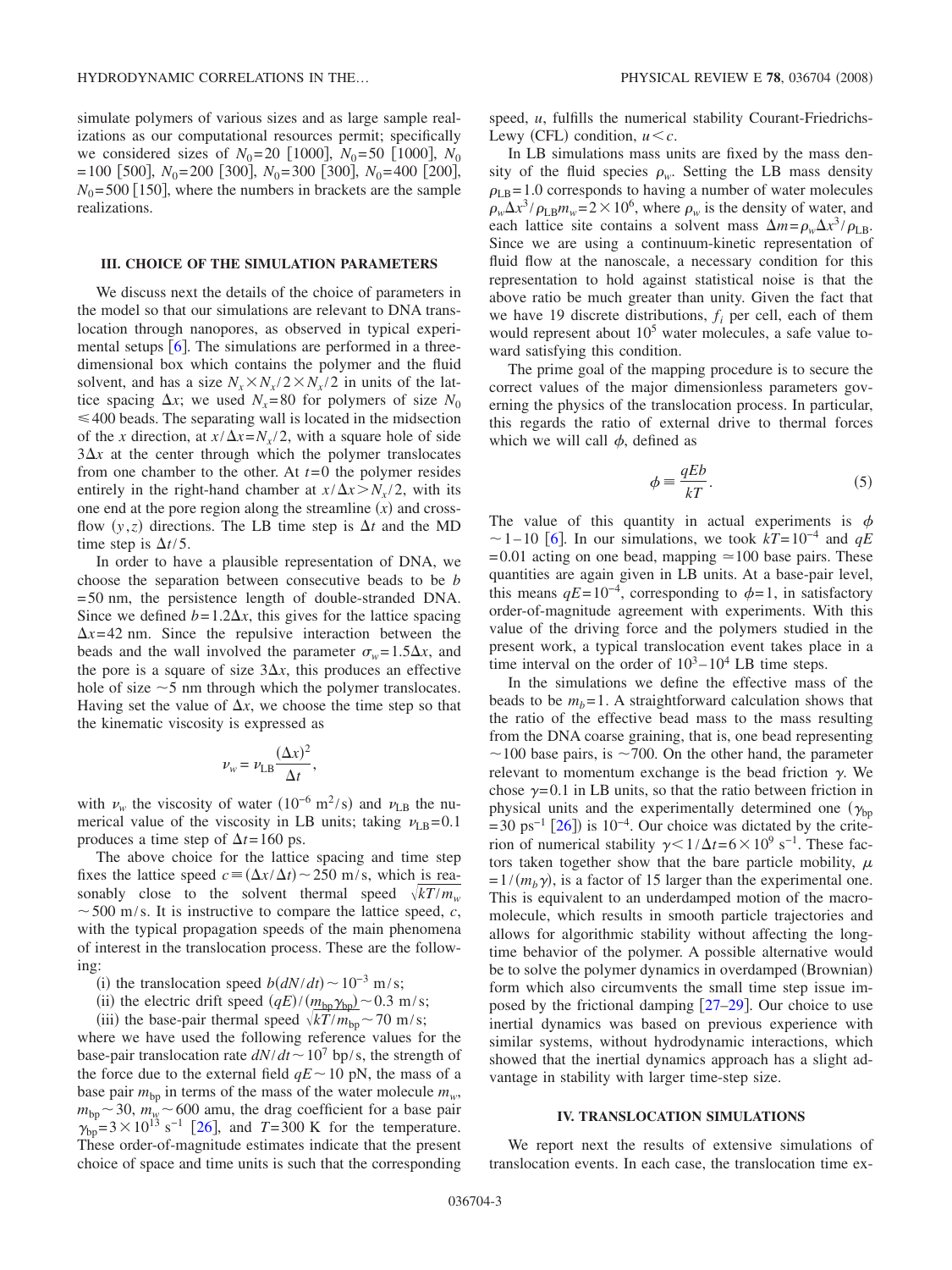<span id="page-3-0"></span>

FIG. 2. (Color online) Scaling of the translocation time  $\tau$  with the number of beads  $N_0$ , in the presence (circles) or absence (squares) of coupling between the molecule and the solvent. The exponents are  $1.28 \pm 0.01$  and  $1.36 \pm 0.03$ , respectively.

hibits a statistical (not exactly Gaussian) distribution around the most probable translocation time, in close analogy to experimental observations  $\left[2,3,6\right]$  $\left[2,3,6\right]$  $\left[2,3,6\right]$  $\left[2,3,6\right]$  $\left[2,3,6\right]$ . According to these studies, a 48.5 kbp double-stranded DNA takes about 2 ms to translocate, while a typical Zimm time is about 700 ms. Figure [2](#page-3-0) shows the dependence of the most probable translocation time  $\tau$  on the polymer length, which obeys a superlinear scaling relation,  $\tau \propto N_0^{\alpha}$ . The observed exponent, with the molecule-fluid coupling in operation,  $\alpha \approx 1.28 \pm 0.01$  is in very good agreement with recent experiments of DNA translocation through a nanopore driven by an external electric field, where  $\alpha \approx 1.27 \pm 0.03$  [[6](#page-6-1)].

In the absence of coupling between the molecule and the solvent, the translocation process is slowed down, as indicated by a higher exponent,  $\alpha \approx 1.36 \pm 0.03$ . We propose that in the presence of polymer-solvent coupling some form of bead-bead screening takes place, the biopolymer never translocates in the form of a linear chain, as this configuration is entropically suppressed. The physics of the larger exponent (slower motion) in the absence of hydrodynamics is related to enhanced correlation effects and a wider range of polymer fluctuations.

In Fig. [3](#page-3-1) we show an ensemble of 100 polymer configurations at three different instants, referring to the initial, mid point, and final stages of translocation. From this figure it is clear that, initially, the shape of the untranslocated  $(U)$  segment is squeezed against the wall and takes the form of an oblate ellipsoid. The translocated  $(T)$  segment appears to be more compact and prolate. The tendency of the *U* segment to be attracted to the wall is in line with the well-known "mush-

<span id="page-3-1"></span>

FIG. 3. 3D view of an ensemble of 100 polymers with  $N_0$ = 300 at different stages of the process: *A*, *B*, and *C* correspond to the initial, midpoint, and final translocation times.

<span id="page-3-2"></span>

FIG. 4. (Color online) Longitudinal (filled circles) and transverse (open squares) components of the gyration tensor for (a) the *U* and (b) the *T* segment with the number of untranslocated  $(N_U)$ and translocated  $(N_T)$  beads, respectively. The dashed lines show the scaling.

room" shape arising from a polymer anchored at one end to a repulsive wall  $\left|30,31\right|$  $\left|30,31\right|$  $\left|30,31\right|$  $\left|30,31\right|$ . To investigate the consequences of this anisotropy, we have inspected the scaling of the gyration tensor with the number of monomers for the *U* and *T* segments separately, with time, according to

$$
R_{I,\mu}(t) \propto [N_I(t)]^{\nu_{I,\mu}} \quad (I = U, T; \ \mu = \bot \ , \parallel), \tag{6}
$$

<span id="page-3-3"></span>where  $\mu = \parallel$ ,  $\perp$  denotes the longitudinal and transverse components of the gyration tensor, with respect to the direction of translocation. This scaling is shown in Fig. [4,](#page-3-2) from which we observe that for  $N_U > 100$  the transverse component  $R_{U, \perp}$ follows a dynamic scaling law with  $\nu_{U, \perp} \simeq 0.6$ , close to the Flory exponent of a 3D self-avoiding random walk, while the longitudinal one exhibits a much weaker dependence on  $N_U$ (smaller slope). The  $T$  segment follows a similar trend, but with a transverse component scaling with  $\nu_{T} \approx 0.5$ .

The fluid-biopolymer system can be approached as an extended dynamical system consisting of two components: This system receives energy from the exterior through a localized electric field acting on the polymer and dissipates it via interaction of both the fluid and the polymer with the wall. Each bead is subject to the following forces: (a) The localized drive  $\vec{F}_{\text{drive},i}$ , (b) the dissipative drag  $\vec{F}_{\text{drag},i}$ , (c) the pore drag  $\vec{F}_{\text{pore},i}$ , and (d) the entropic forces. At equilibrium, the latter can be expressed as

$$
F_{\text{entr}} \sim \frac{k_B T}{b} \frac{1 - 2r}{r(1 - r)},\tag{7}
$$

where  $r(t) \equiv N_T(t)/N_0$  is the translocation coordinate [[7](#page-6-2)] and *b* is the separation between two beads. Here, we have used an explicit dependence on *r* simply to show that entropic forces are negligible most of the time, except at both ends (initiation and completion) of the translocation process. These forces are naturally measured in terms of the thermal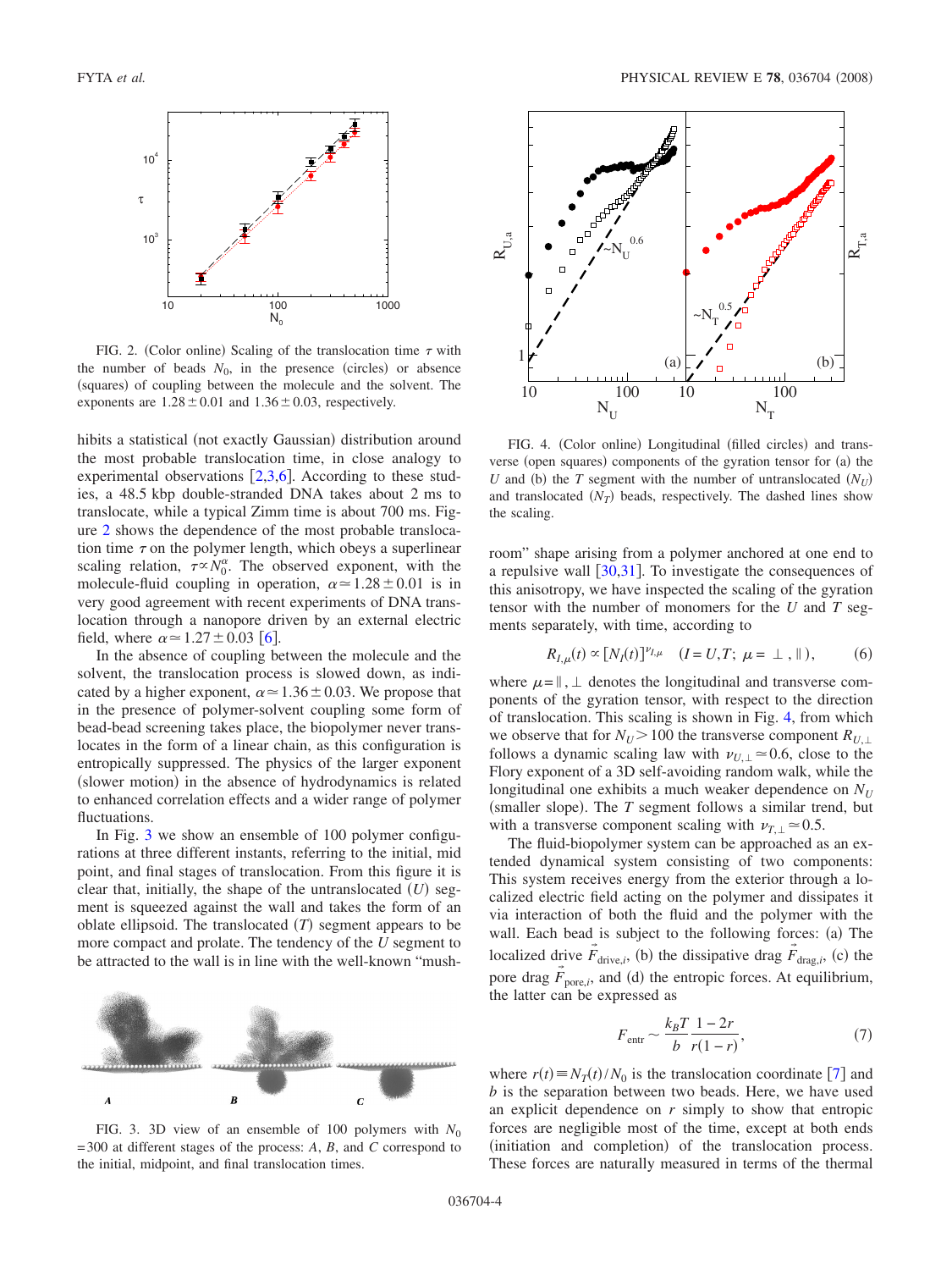<span id="page-4-0"></span>

FIG. 5. (Color online) (a) Synergy factors with time for the hydrodynamic  $(S_H^{(T)}, S_H^{(U)}$ , total  $S_H$ ) and electric field  $(S_E)$ . (b) Probability distributions of  $S_H$ ,  $S_F$  during translocation events. Curves are averages over 100 events for  $N_0$ = 300.

force,  $F_{th} = k_B T/b$ . In the fast translocation regime considered in this work,  $F_{\text{drive}}/F_{th} > 1$ , yielding  $bF_{\text{drive}}/k_BT \sim 10^2$  for the parameters used. Pore forces are negligible in our simulations, due to the small pore size. For the entropic forces,  $F_{\text{entr}}/F_{th} \sim (1-2r)/[r(1-r)]$ , which shows that they can be neglected except at the early  $[r(t) \rightarrow 0]$  and final  $[r(t) \rightarrow 1]$ stages of the process. With entropic forces and pore dissipation negligible, the forces guiding the translocation are the hydrodynamic drag and the drive from the external electric field.

Hydrodynamics is expected to provide a cooperative background, helping to minimize frictional effects. For quantitative insight into this, we monitor the synergy factor, defined as the work per unit time made by the fluid on both parts  $(I = U \text{ or } T)$  of the polymer,

$$
S_H^{(I)}(t) = \frac{dW_H^{(I)}}{dt} = \gamma \left( \sum_i^{N_I} \vec{v}_i^{(I)}(t) \cdot \vec{u}_i(t) \right), \tag{8}
$$

where the angle brackets denote averages over different realizations of the polymer for a given length. Positive (negative) values of  $\hat{S}_{H}^{(I)}(t)$  indicate a cooperative (competitive) solvent, respectively. The variation of  $S_H^{(1)}(t)$  with time is lin-ear [Fig. [5](#page-4-0)(a)], while the total rate  $S_H(t) = S_H^{\left(T\right)}(t) + S_H^{\left(U\right)}(t)$  on the whole chain is constant with time indicating that the work per unit time associated with the change of the radii of the two blobs is constant. The probability distribution of  $S_H(t)$  during translocation [Fig. [5](#page-4-0)(b)] indicates that hydrodynamics turns the solvent into a cooperative environment: The distribution lies entirely in the positive range. This cooperative effect is the underlying reason for the faster translocation process in the presence of hydrodynamic interactions. Similarly, the work done per time step by the electric field on the polymer can be defined as

$$
S_E(t) = \frac{dW_E}{dt} = \left\langle \sum_i \vec{F}_{\text{drive},i} \cdot \vec{v}_i(t) \right\rangle. \tag{9}
$$

The average of  $S_E(t)$  is positive [Fig. [5](#page-4-0)(a)]. However, the negative tail of the corresponding probability distribution in Fig.  $5(b)$  $5(b)$  indicates that there is a non-negligible probability to find beads moving against the electric field. On average,  $S_E(t)$  is also constant with time (except very near the comple-

tion of the translocation) denoting that the beads traverse the pore with basically the same speed at all times. The average hydrodynamic work per time is larger than the input of the external electric field, since the latter only acts on a very small fraction of the beads, about four resident beads within the pore region.

#### **V. PHENOMENOLOGICAL MODEL**

We next present a phenomenological model for the scaling exponent of the translocation time in the presence of the solvent. We first consider Eq.  $(1)$  $(1)$  $(1)$  and multiply both sides of the equation with the bead velocity  $\vec{v}_i$ . Summing up over all beads, using the fact that the velocities are uncorrelated with the random forces  $\tilde{F}_{r,i}$  and that  $\tilde{F}_{\kappa,i}$  produces no work, we obtain

$$
\frac{dK}{dt} = \left(\frac{dW}{dt}\right)^{(1)} + \left(\frac{dW}{dt}\right)^{(2)} + S_E(t),\tag{10}
$$

<span id="page-4-1"></span>where  $K$  is the kinetic energy of the polymer and the righthand side of this equation contains the change in energy of the *U* and *T* sections of the polymer due to the mechanical work,  $W^{(1)}$ , the viscous drag,  $W^{(2)} = S_H - 2\gamma K$ , and the rate of work done by the electric field,  $S_E$ . By writing Eq.  $(10)$  $(10)$  $(10)$  we assume that the translocation time  $\tau(N_0)$  for the entire polymer is determined by two separate contributions. The first stems from the change in free energy of the polymer due to the removal of beads from the *U* side and their addition to the *T* side. The second term arises from shifting the center of mass of each blob from the initial position toward for the *U* part), or away from (for the *T* part), the pore entrance.

The simulations reveal that  $S_H$  and  $S_E$  are each independently constant in time to a very good approximation. This holds for both the average values over all samples [see Fig.  $5(a)$  $5(a)$ ] and for any polymer realization. The average *K* (not shown) is also approximately constant, as the temperature is constant, leading to *dK*/*dt*=0.

Regarding the mechanical work  $W^{(1)}$ , simulation data show that, except for a short-lived transient at the beginning and final part of the process, the rate of removal and/or addition of beads is linear in time. Similarly, for the viscous drag the shift of the center of mass takes place at constant velocity, as illustrated in Fig. [5](#page-4-0) by the two individual components  $S_H^{(U)}(t)$  and  $S_H^{(T)}(t)$ , both of which show linear behavior. Since the two contributions can be viewed as independent components of the work, we separately analyze their effects on the scaling dependence.

In order to estimate the work required to shrink and/or grow the two blobs, we now introduce a macroscopic picture according to which, for a spherical blob of radius  $R<sub>I</sub>$ , surface *A<sub>I</sub>*, and volume  $V_I$  the work is  $dW_I^{(1)} = P_I dV_I + \sigma_{\gamma} dA_I$  with  $\sigma_{\gamma}$ the average surface tension and  $P_I = 2\sigma_v/R_I$  the pressure acting on the blob (Laplace equation). Given the anisotropy of the  $I=U$  and  $T$  segments, the above relation generalizes to  $dW^{(1)} = \sum_{I} \sum_{\mu=\perp,\parallel} \lambda_{I,\mu} R_{I,\mu} dR_{I,\mu}$  with  $\lambda_{I,\mu}$  collecting all constants. More explicitly,  $R_{U,\perp} dR_{U,\perp}^T \sim N_U^{2\nu_U-1} dN_U$  and  $R_{T,\perp} dR_{T,\perp} \sim N_T^{2\nu_T-1} dN_T$ , with  $\nu_U \approx 0.6$  and  $\nu_T \approx 0.5$ , where the longitudinal components of both *U* and *T* segments have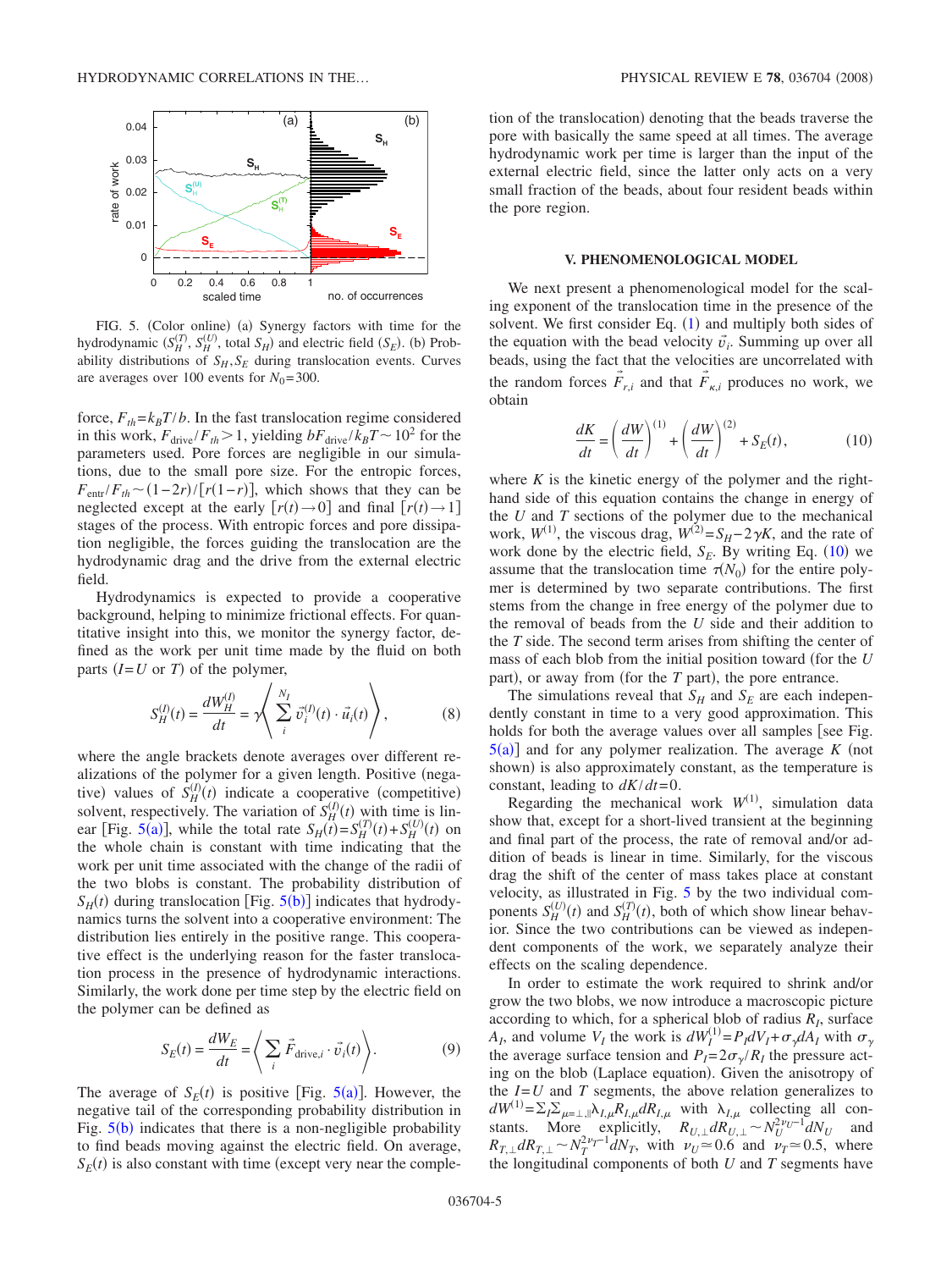been neglected in view of their much weaker dependence on the number of beads. The rate of work on the entire polymer, consisting of the  $U$  and  $T$  blobs with radii given by Eq.  $(6)$  $(6)$  $(6)$ , takes then the form

$$
\frac{dW^{(1)}}{dt} = \left(\lambda_{T,\perp}^2 N_0^{2\nu_T} r^{2\nu_T - 1} \frac{dr}{dt} - \lambda_{U,\perp}^2 N_0^{2\nu_U} (1 - r)^{2\nu_U - 1} \frac{dr}{dt}\right),\tag{11}
$$

with  $r = N_T(t)/N_0$ . Since  $dW^{(1)}/dt$  is constant, integration of the above expression, with  $r \in [0,1]$  and  $t \in [0,\tau]$ , leads to the scaling of the total translocation time,  $\tau \sim N_0^{2\nu_U}$ . It is worth mentioning that, at variance with a previous argument [[6](#page-6-1)], our macroscopic picture does not require that each blob be in a state of mechanical equilibrium. In fact, it is clear from Fig. [3](#page-3-1) that at the end of translocation the blob is definitely not in equilibrium.

We next consider the viscous drag due to the net motion of the blob relative to the fluid, which can be computed by the global friction experienced by the whole set of  $N_0$  monomers  $F_{\text{drag}} = \sum_{i=1}^{N_0} \gamma(u_i - v_i)$ , where again  $v_i$  is the bead velocity,  $u_i$  is the fluid velocity at the monomer location, and  $\gamma$  is the friction coefficient. This is best recast in the form of an effective friction coefficient  $F_{drag}=-\gamma_{eff}V$ , where V is the center-of-mass velocity of the blob. As is well known  $[32]$  $[32]$  $[32]$ , in the absence of hydrodynamic correlations all monomers behave independently, so that  $\gamma_{\text{eff}}$  scales like  $N_0$ . On the other hand, when hydrodynamic correlations are included, the inner monomers are screened out from the outer ones, so that the effective friction is reduced and scales less than linearly with length. More precisely,  $\gamma_{\text{eff}} \sim R \sim N_0^{\nu}$ . Given that  $\mathcal{V}$  $= dR/dt$ , the hydrodynamic drag scales like  $N_0^{1+\nu}$  and  $N_0^{2\nu}$ , without and with hydrodynamics, respectively. Remarkably, the exponent with hydrodynamics,  $2\nu$ , is exactly the same as the one associated with the thermodynamic work  $W^{(1)}$ , so that  $\alpha = 2\nu$  in either case. In the case without hydrodynamics, however, the thermodynamic work and the work due to viscous drag exhibit two distinct exponents,  $2\nu \approx 1.2$  and  $1+\nu$  $\approx$  1.6, which explains why any attempt to represent the scaling through a single exponent  $\zeta$  is bound to work only on a narrow range of values of  $N_0$ . Generally, the scaling  $\tau(N_0)$  $\sim N_0^{\zeta}$  will be a weighted average of the two, i.e.,  $2\nu < \zeta < 1$  $+\nu$ .

In support of the previous interpretation, we have measured the typical values of the rate of change of the blob radius  $\dot{R}_l$ , the mean center-of-mass velocity  $V$ , and the average flow speed U and found that  $R_I \approx V_I \approx 5U_I$ . This corroborates the idea put forward in this paper according to which both mechanisms, the blob shrinking as well as the blob shifting processes, must be taken into account to provide a complete picture.

#### **VI. DISCUSSION AND CONCLUSIONS**

Summarizing, we have investigated the process of polymer translocation through a narrow pore using a multiscale approach which explicitly accounts for the hydrodynamic interactions of the molecule with the surrounding solvent. The translocation time was found to obey a power-law dependence on the polymer length, with an exponent  $\alpha$  $= 1.28 \pm 0.01$ , in satisfactory agreement with experimental measurements and other computer simulations. Moreover, our simulations reveal that the coupling of the molecular motion to hydrodynamic correlations results in a significant acceleration of the translocation process. The scaling behavior observed in the numerical simulations has been interpreted by means of a phenomenological model, accounting for the anisotropy of both translocated and untranslocated segments. This ingredient appears to be crucial to the correct interpretation of the basic mechanisms behind the physics of the polymer translocation, which involves two separate processes, the shrinking and the shifting of the blob.

Deviations from the mean-field picture occur mainly near completion of the process, where the radius of the untranslocated segment undergoes an accelerated depletion: For  $r(t)$  > 1/2, the majority of the beads have already translocated and entropic forces cooperate with the electric field to complete the translocation. Besides violating the static scaling at the end of the translocation process, entropic forces may lead to more dramatic effects, which escape any meanfield description based on the translocation coordinate  $r(t)$ alone. Such beyond-mean-field-theory effects produce rare retraction events: The polymer occasionally antitranslocates after having partially passed through the pore. Our simulations reveal that retraction events are typically associated with the  $T$  part entering a low-entropy (hairpinlike) configuration, which is then subject to a strong entropic pullback. These nonperturbative events depend on the polymer length, the initial configuration, and the values of other parameters friction constant, temperature, and strength of the pulling force). They occur at a rate up to 2% and do not significantly affect the statistics of the scaling exponent.

## **ACKNOWLEDGMENTS**

M.F. acknowledges support by Harvard's Nanoscale Science and Engineering Center, funded by NSF Grant No. PHY-0117795). S.M. and S.S. wish to thank the Physics Department at Harvard University for kind hospitality. We wish to thank H. C. Öttinger for valuable discussions.

- <span id="page-5-0"></span>1 H. Lodish, D. Baltimore, A. Berk, S. Zipursky, P. Matsudaira, and J. Darnell, *Molecular Cell Biology* W. H. Freeman, New York, 1996).
- Proc. Natl. Acad. Sci. U.S.A. 93, 13770 (1996).
- [3] A. Meller, L. Nivon, E. Brandin, J. Golovchenko, and D. Branton, Proc. Natl. Acad. Sci. U.S.A. 97, 1079 (2000).
- <span id="page-5-1"></span>[2] J. J. Kasianowicz, E. Brandin, D. Branton, and D. Deamer,
- <span id="page-5-3"></span><span id="page-5-2"></span>[4] C. Dekker, Nat. Nanotechnol. 2, 209 (2007).